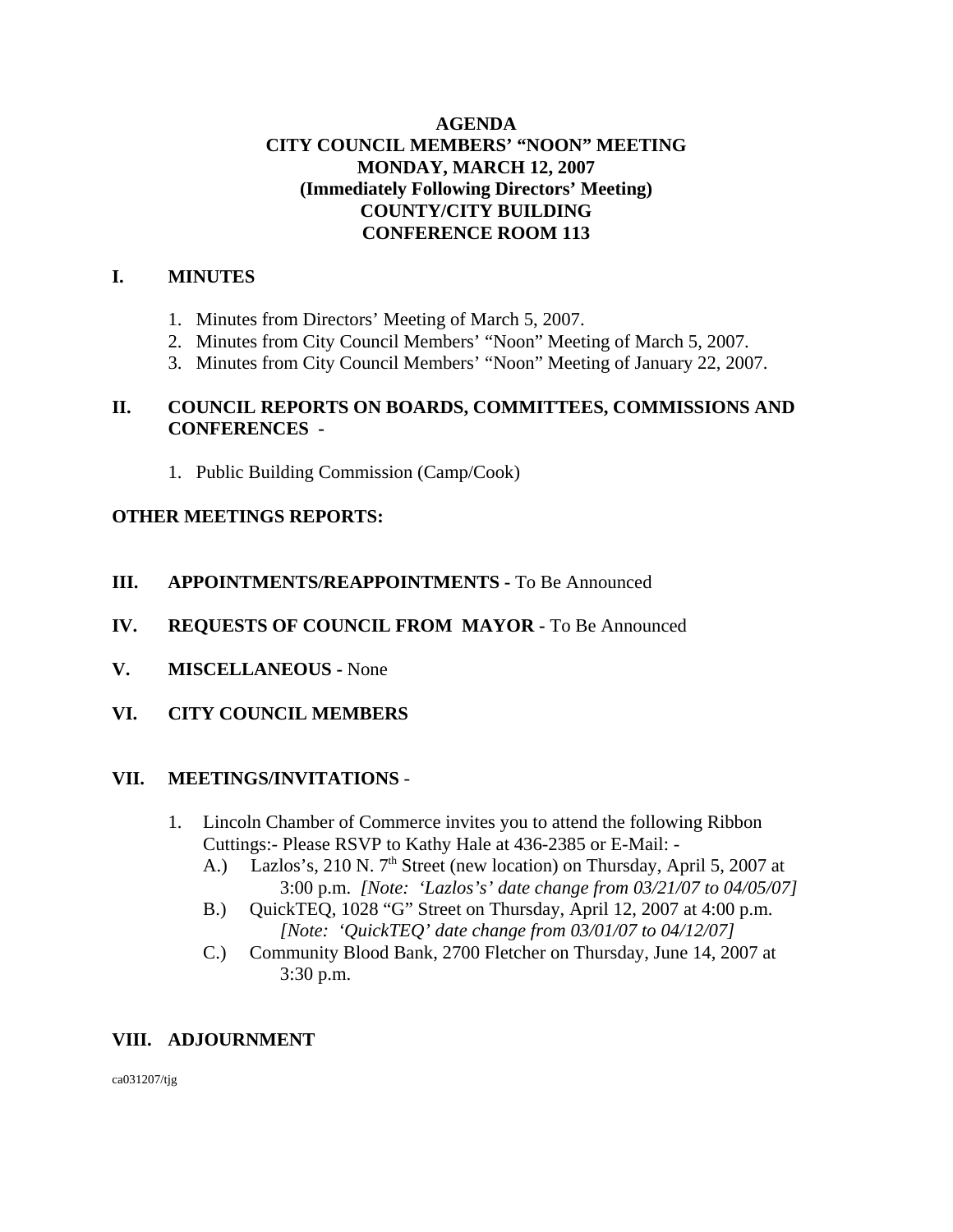## **MINUTES CITY COUNCIL MEMBERS' "NOON" MEETING MONDAY, MARCH 12, 2007 (Immediately Following Directors' Meeting) COUNTY/CITY BUILDING CONFERENCE ROOM 113**

**Council Members Present:** Patte Newman, Chair; Dan Marvin, Vice-Chair; Jonathan Cook, Robin Eschliman, Ken Svoboda, Jon Camp, Annette McRoy

**Others Present:** Mark Bowen, Ann Harrell, Mayor's Office; Tammy Grammer, City Council Staff; and Coby Mach, LIBA

Location Announcement of the Nebraska Open Meetings Act: A Copy of the Nebraska Open Meetings Act is Located on the Wall at the Rear of this Room

#### **I. MINUTES**

- 1. Minutes from Directors' Meeting of March 5, 2007.
- 2. Minutes from City Council Members' "Noon" Meeting of March 5, 2007.
- 3. Minutes from City Council Members' "Noon" Meeting of January 22, 2007.

Chair Patte Newman, by acclamation of the Chair, approved the minutes. No objections were offered.

## **II. COUNCIL REPORTS ON BOARDS, COMMITTEES, COMMISSIONS AND CONFERENCES -**

1. **Public Building Commission** (Camp/Cook) — Mr. Camp reported (inaudible) had a death in the family so they did not appear on the Health Department expansion.

 We are working on some things at the Hall of Justice Building. We are looking at the odors of the tar. We did an up changing to finish off the last layer of the tar roof on a coal system which will cost an extra \$4,600. The Courthouse Plaza demolition is almost complete. We are going to replace the cooling tower at the 233 Building and will cost about \$20,000. We're going to allow a pinwheel display outside the building for Child Prevention Month. We talked to Sue Kirkland on the District Court doing a self help desk and so they're working on a desk. Minor modifications and working with the State Supreme Court on it that would get us a volunteer. We discussed the County Court-Informational monitors and approved \$1,500 to get informational monitors like you have in an airport so it will help staff time and everything.

## **OTHER MEETINGS REPORTS:** - NONE